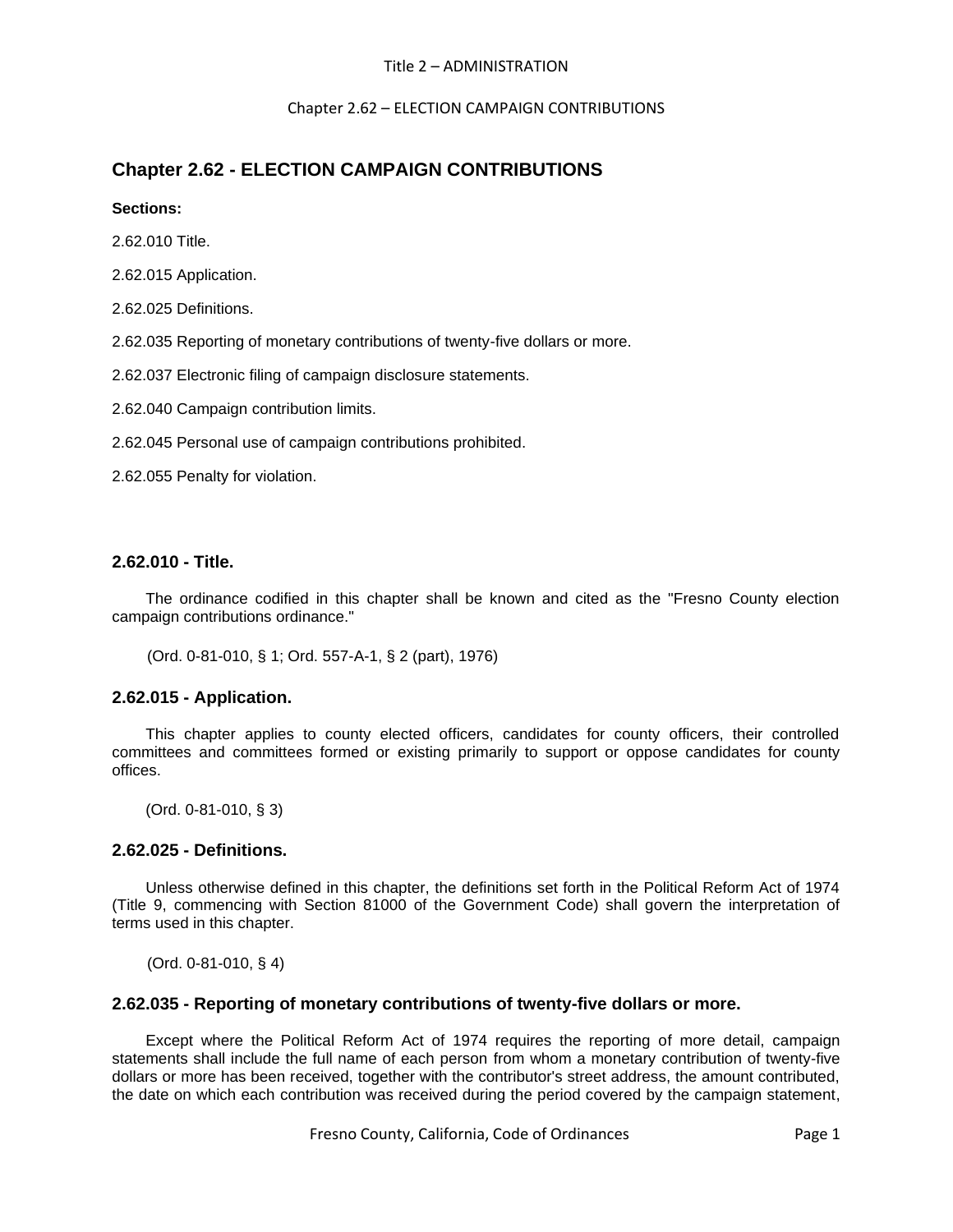#### Title 2 – ADMINISTRATION

#### Chapter 2.62 – ELECTION CAMPAIGN CONTRIBUTIONS

and the cumulative amount such person has contributed. For purposes of this section, the term "monetary contributions" includes all contributions other than in-kind contributions.

(Ord. 0-81-010, § 5)

## **2.62.037 - Electronic filing of campaign disclosure statements.**

- A. Findings. The board of supervisors finds that the county clerk/registrar of voters' ("registrar of voters") online filing system will operate securely and effectively and will not unduly burden filers. The board of supervisors further finds the registrar of voters' online filing system complies with the requirements of California Government Code section 84615.
- B. Elected officers, candidates, committees and controlled committees and all other persons or committees as defined in the Political Reform Act required to file campaign statements with the county pursuant to state law (hereinafter "required filers") and have received contributions or made

expenditures of five thousand dollars or more in a calendar year, shall electronically file campaign statements using the registrar of voters' online filing system. Required filers shall not be charged a fee to file campaign finance disclosure statements online.

- C. Once a required filer is subject to the electronic filing requirements imposed by subsection B herein, the required filer shall remain subject to the electronic filing requirement until the required filer files a termination statement pursuant to the Political Reform Act.
- D. A required filer who has electronically filed a campaign statement using the registrar of voters' online filing system is not required to file a paper copy of that statement with the registrar of voters.
- E. Notwithstanding subsection B. herein, a required filer required by the Political Reform Act to file an original campaign statement with the secretary of state and a copy of that statement with the registrar of voters pursuant to state law, may elect to file the copy with the registrar of voters in either paper format or by using the registrar of voters' online filing system.
- F. If the registrar of voters' online filing system is not capable of accepting a particular type of campaign statement, candidates and committees and all other persons, pursuant to state law, shall file that campaign statement in paper format with the registrar of voters.

(Ord. No. 17-002, § 1, 1-31-2017)

#### **2.62.040 - Campaign contribution limits.**

- A. This section is adopted pursuant to the authority granted the County in California Elections Code § 10003 and California Government Code § 85702.5 to set campaign contribution limits for county elective offices.
- B. "Person" as used in this section shall mean an individual, proprietorship, firm, partnership, joint venture, syndicate, business trust, company, corporation, limited liability company, association, committee, labor union or organization, and any other organization or group of persons acting in concert.
- C. "Election" means any primary, general, special or recall election held in this state. The primary and general or special elections are separate elections for purposes of this section.
- D. No person shall contribute an amount greater than thirty thousand dollars to any candidate for any county of Fresno elective office per election.

(Ord. No. 20-014, § 1, 8-18-2020)